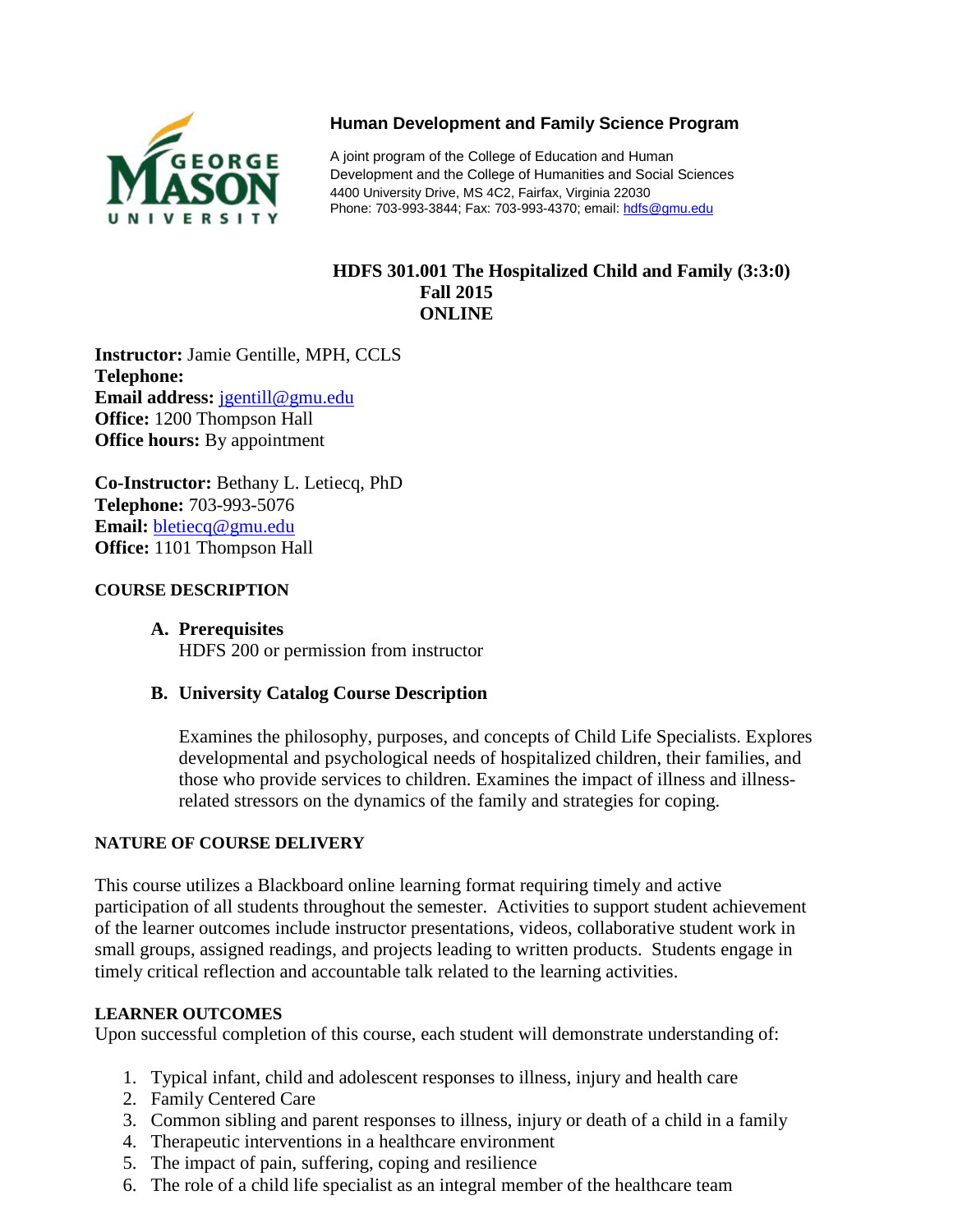#### **PROFESSIONAL STANDARDS**

This course is aligned with the standards established by the Child Life Council, focusing specifically on "the ability to represent and communicate child life practice and psychosocial issues of infants, children, youth and families to others."

#### **REQUIRED TEXTS AND OTHER READINGS**

Thompson, R. (2009). *The handbook of child life: A guide for pediatric psychosocial care.* Springfield, IL, Charles C. Thomas.

See the course outline in the syllabus for other class reading materials, online interactive tools, lectures, and handouts.

#### **Recommended Readings**

Rollins, J., Bolig, R., & Mahan, C. (2005). *Meeting children's psychosocial needs across the healthcare continuum.* Austin, TX, Pro-Ed.

Thompson, R. H., & Stanford, G. (1997). *Child life in hospitals: Theory and practice*. Springfield, IL, Charles C. Thomas Publisher.

McKenry, P. C., & Price, S. J. and Price, C. A. (2010). *Families & change: Coping with stressful events and transitions. (4th edition).* London: Sage

Cook, P. (1999). Supporting sick children and their families, ISBN # 978-0-7020-2207-4

Gaynard, L., Wolfer, J., Goldberger, J., Thompson, R., Redburn, L., & Lidley, L. (1990). *Psychosocial care of children in hospitals: A clinical practice manual from ACCH child life research project.* Rockville, MD: Child Life Council, Inc.

# **GEORGE MASON UNIVERSITY POLICIES AND RESOURCES FOR STUDENTS**

- Academic integrity (honor code, plagiarism) Students must adhere to guidelines of the George Mason University Honor Code [See http:[//oai.gmu.edu/honor-code/\]](http://oai.gmu.edu/honor-code/).
- Mason Email Students are responsible for the content of university communications sent to their George Mason University email account and are required to activate their account and check it regularly. All communication from the university, college, school, division, and program will be sent to students solely through their Mason email account.
- Students must follow the university policy for Responsible Use of Computing [See [http://universitypolicy.gmu.edu/policies/responsible](http://universitypolicy.gmu.edu/policies/responsible-use-of-computing/)[use-of-computing/\]](http://universitypolicy.gmu.edu/policies/responsible-use-of-computing/).
- Counseling and Psychological Services The George Mason University Counseling and Psychological Services (CAPS) staff consists of professional counseling and clinical psychologists, social workers, and counselors who offer a wide range of services (e.g., individual and group counseling, workshops, and outreach programs) to enhance students' personal experience and academic performance [See [http://caps.gmu.edu/\]](http://caps.gmu.edu/).
- Office of Disability Services Students with disabilities who seek accommodations in a course must be registered with the George Mason University Office of Disability Services (ODS) and inform their instructor in writing at the beginning of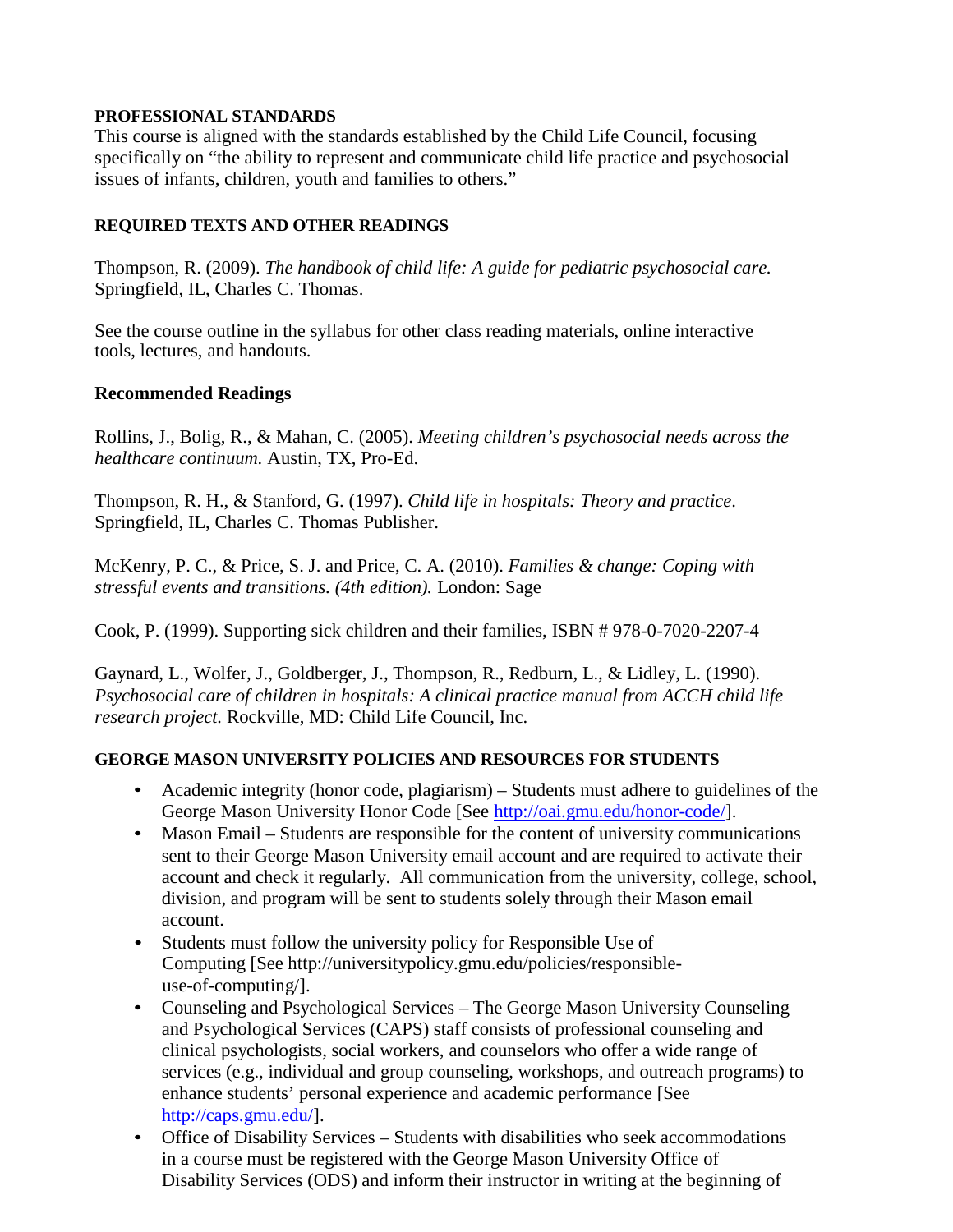the semester [http://ods.gmu.edu/\]](http://ods.gmu.edu/).

- Students must follow the university policy stating that all sound emitting devices shall be turned off during class unless otherwise authorized by the instructor.
- The Writing Center (Optional Resource) The George Mason University Writing Center staff provides a variety of resources and services (e.g., tutoring, workshops, writing guides, handbooks) intended to support students as they work to construct and share knowledge through writing [See [http://writingcenter.gmu.edu/\]](http://writingcenter.gmu.edu/).
- University Libraries (Optional Resource) The George Mason University Libraries provide numerous services, research tools, and help with using the library resources [See [http://library.gmu.edu/\]](http://library.gmu.edu/).

#### **PROFESSIONAL DISPOSITIONS**

Students are expected to exhibit professional behaviors and dispositions at all times and to contribute to a community of learning.

**CORE VALUES COMMITMENT:** The College of Education and Human Development is committed to collaboration, ethical leadership, innovation, research-based practice, and social justice. Students are expected to adhere to these principles.

#### *Collaboration*

Collaboration is an important human activity that involves shared responsibility in promoting healthy, productive lives, and educational success. We commit ourselves to work toward these goals in genuine partnerships with individuals, families, community agencies, schools, businesses, foundations, and other groups at the local, regional, national, and international levels.

#### *Ethical Leadership*

In all professions represented by the college, leadership is an essential component denoting ability and willingness to help lead professional practice to higher levels. We commit ourselves to practice ethical leadership through deliberate and systematic attention to the ethical principles that guide all leaders in a moral society.

#### *Innovation*

We have a history of creating dynamic, innovative programs, and we are dedicated to continue creating innovative approaches in all areas of our work. We commit ourselves to seeking new ways to advance knowledge, solve problems, improve our professional practice, and expand on our successes.

#### *Research-Based Practice*

The best practice in any discipline is based upon sound research and professional judgment. We commit ourselves to basing our instruction, scholarship, and policy recommendations on well-established principles that, wherever possible, emerge from research and reflection on its implications for professional practice.

#### *Social Justice*

Social justice embodies essential principles of equity and access to all opportunities in society, in accordance with democratic principles and respect for all persons and points of view. We commit ourselves to promoting equity, opportunity, and social justice through the college's operations and its missions related to teaching, research, and service.

For additional information on the College of Education and Human Development, Graduate School of Education, please visit our website [See [http://gse.gmu.edu/\]](http://gse.gmu.edu/).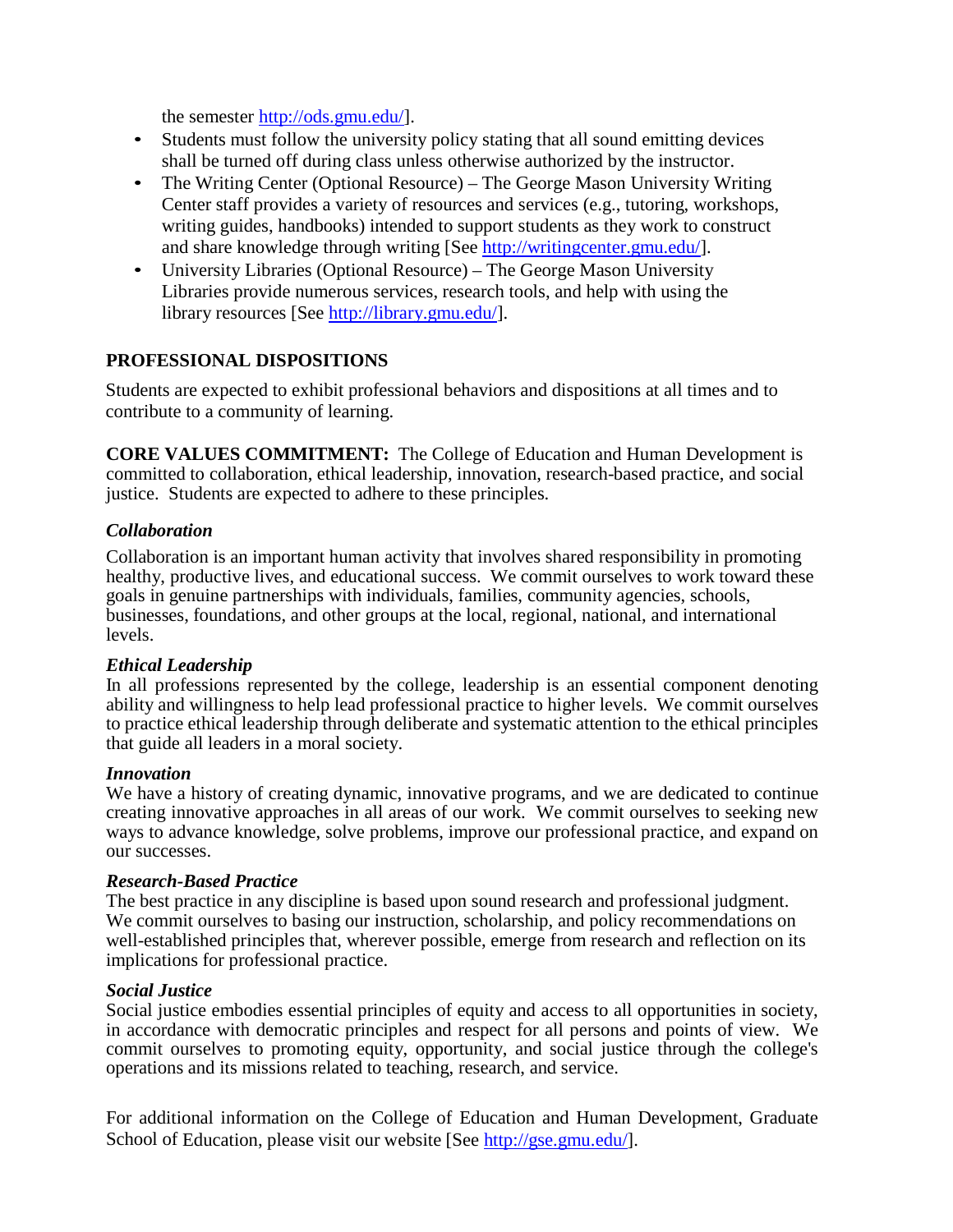# **Course Requirements**

#### **General Requirements**

- 1. The completion of all readings assigned for the course is assumed. Because the class will be structured around discussion and small group activities, it is imperative that students keep up with the readings and participate in class.
- 2. Attendance in class and/or online is important to students' learning; therefore, students are expected to make every effort to attend class sessions and/or complete online modules within the designated timeframe. Absences, tardiness, leaving early, and not completing online modules in the designated timeframe may negatively affect course grades. If, due to an emergency, students will not be in class, they must call the instructor and leave a message or send an email before class. The following policy is from the university course catalog:

Students are expected to attend the class periods of the courses for which they register. In-class participation is important not only to the individual student, but also to the class as a whole. Because class participation may be a factor in grading, instructors may use absence, tardiness, or early departure as de facto evidence of nonparticipation. Students who miss an exam with an acceptable excuse may be penalized according to the individual instructor's grading policy, as stated in the course syllabus.

- 3. In line with Mason's policy that students should not be penalized because of observances of their religious holidays, students shall be given an opportunity to make up, within a reasonable time, any academic assignment that is missed due to individual participation in religious observances. It is the student's responsibility to inform the instructor of any intended absences for religious observations in advance of the class that will be missed. Notice should be provided in writing as soon as possible.
- 4. During face-to-face and live online meetings, cell phones, pagers, and other communicative devices are not allowed in this class. Students must keep them stowed away and out of sight. Laptops or tablets (e.g., iPads) may be permitted for the purpose of taking notes only. Engaging in activities not related to the course (e.g. gaming, email, chat, etc.) will result in a significant reduction in their participation grade.
- 5. It is expected that assignments will be turned in on time. However, it is recognized that students occasionally have serious problems that prevent work completion. If such a dilemma arises, students should speak to the instructor prior to the assignment due date (when possible). If the student does not communicate with the instructor, a late penalty will be applied.
- 6. Mason is an Honor Code university; please see the Office for Academic Integrity for a full description of the code and the honor committee process. The principle of academic integrity is taken very seriously and violations are treated gravely. What does academic integrity mean in this course? Essentially this: when responsible for a task, students will perform that task. When students rely on someone else' s work in an aspect of the performance of that task, they will give full credit in the proper, accepted form. Another aspect of academic integrity is the free play of ideas. Vigorous discussion and debate are encouraged in this course, with the firm expectation that all aspects of the class will be conducted with civility and respect for differing ideas, perspectives, and traditions. When in doubt (of any kind), students will ask for guidance and clarification.

# **Written Assignments**

All formal written assignments will be evaluated for content and presentation. The American Psychological Association, Sixth Edition (APA) style will be followed for all written work. All written work unless otherwise noted must be completed on a word processor and should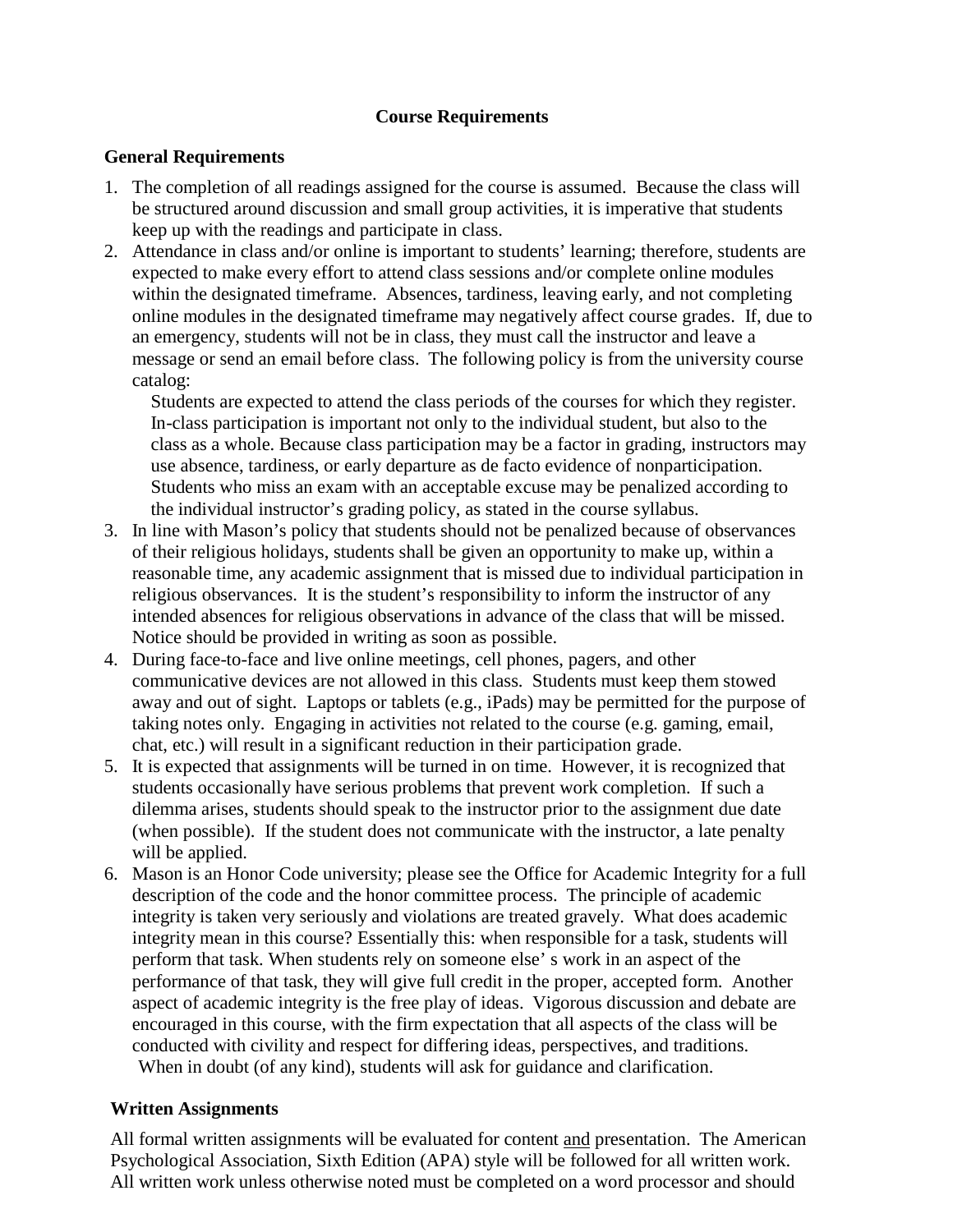be proofread carefully. (Use spell check!) If students are not confident of their own ability to catch errors, they should have another person proofread their work. When in doubt, they should check the APA manual. Portions of the APA manual appear at the Style Manuals link on the Mason library web guide at [http://library.gmu.edu/resources/edu/.](http://library.gmu.edu/resources/edu/) Students may consult the Writing Center for additional writing support.

Students will do the following:

- 1. Present ideas in a clear, concise, and organized manner. (Avoid wordiness and redundancy.)
- 2. Develop points coherently, definitively, and thoroughly.
- 3. Refer to appropriate authorities, studies, and examples to document where appropriate. (Avoid meaningless generalizations, unwarranted assumptions, and unsupported opinions.)
- 4. Use correct capitalization, punctuation, spelling, and grammar.

# **Grading Criteria**

| 97-100 $A+$ 87-89 $B+$ 77-79 $C+$ |  |  | 60-69 D | Below 60 F |  |
|-----------------------------------|--|--|---------|------------|--|
| 93-96 A 83-86 B 73-76 C           |  |  |         |            |  |
| 90-92 A- 80-82 B- 70-72 C-        |  |  |         |            |  |

# **Grading Policy**

All CEHD/CHSS undergraduate and graduate students are held to the university grading policies as described in the Academic Policies section of the current catalog, which can be accessed at [http://catalog.gmu.edu](http://catalog.gmu.edu/)

| <b>Specific Course</b> |  |
|------------------------|--|
| <b>Assignments</b>     |  |

| <b>Assignments</b>                                       | <b>Due Dates</b> | <b>Points</b> |
|----------------------------------------------------------|------------------|---------------|
| Dialogic Posts on BB                                     | Ongoing          | 20            |
| Quizzes (10 points each)                                 | 9/28<br>11/9     | 20            |
| Homework Assignments (2 assignments @20)<br>points each) | 11/12<br>12/11   | 40            |
| Final Exam                                               | 12/14            | 20            |
| <b>TOTAL</b>                                             |                  | 100           |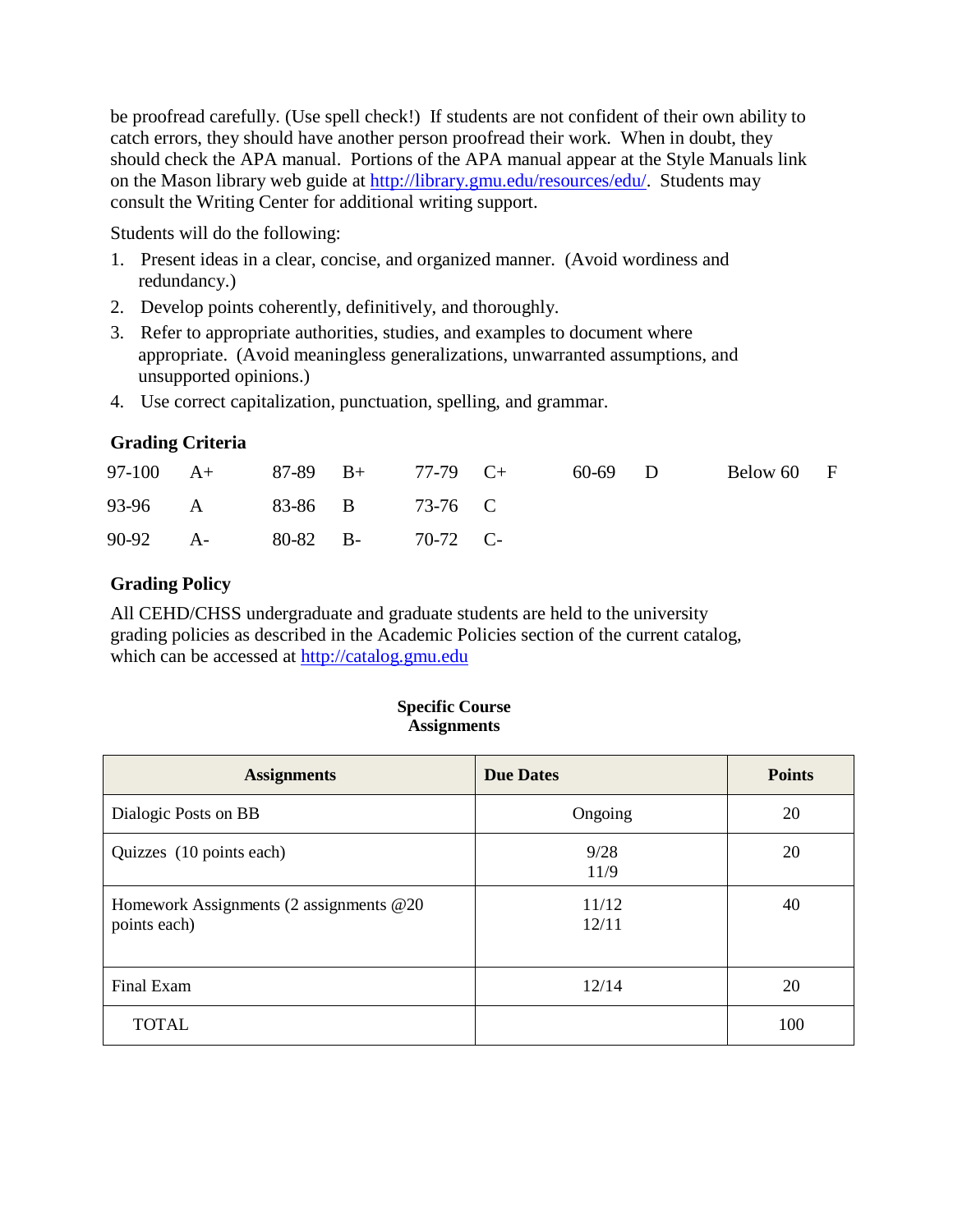#### **CONTENT MODULES – 3 MODULES TOTAL**

This course will utilize 3 content modules. Within these modules, all the relevant course material will be available in the format of course notes, power point presentations, and additional readings. This content will be incorporated into all online discussions, quizzes, and projects. It is critical for students to review all content on each module in a timely manner. Following a traditional classroom model, each module contains several "in class" lectures that are based on your readings and also include information gleaned from other sources. It is imperative that you view each module to prepare for discussions, quizzes and the genogram project.

# **I. Dialogic Posts** (*20 points*)

There will be three dialogic posts to a series of discussion questions. You are asked to participate in these "class discussions" by addressing the question and expanding upon a classmate's posting.

**Requirements of Posts:** To earn full credit, you will need to answer **each** question posted by the instructor for each discussion session as well as post at least one additional response to a classmate's post. This means that you must complete at least 2 posts (within the one-week period allotted for posts and responses.) **Each post** should include references to your readings when appropriate and other sources to enrich the discussion.

**Evaluation of Discussion Posts:** I consider three categories that are important for building a learning community through group discussions: **1) promptness and initiative**, **2) quality of posting in terms of relevance and contribution to the learning community**, and **3) quantity of posts**.

- Promptness and initiative: Student responds in a timely manner to the discussion questions posted, leaving adequate time for fellow students to reply and engage in a meaningful dialogue about the questions and responses. **Please be kind to your group-mates and do not wait until the last minute to participate in the discussions.** *(1 point)*
- Quality of posting: Responses to the instructors question should be **at least 3 paragraphs in length** (remember a **paragraph must be no less than 3 sentences long**) and must directly reference either module notes or readings in the formulation of your response. Skimpy responses or responses that do not cite course resources will not receive full credit. I will give you feedback early on so you understand the depth and breadth or expected responses. *(3 points)*
- Quantity of postings: Students engaged in discussions will likely **post multiple times** throughout the open discussion as they dialogue with group-mates to delve deeply into course materials and explore relevant course constructs and research findings. Quantity of postings is considered in relation to quality of postings. In other words, all postings should be meaningful and thoughtful. *(1 point)*

Discussions are asynchronous, which means that you will have time to read and respond at any time during the 1-week window that the discussions are available. You do not have to respond at the same exact time as everyone else in class. **Discussion windows will close at**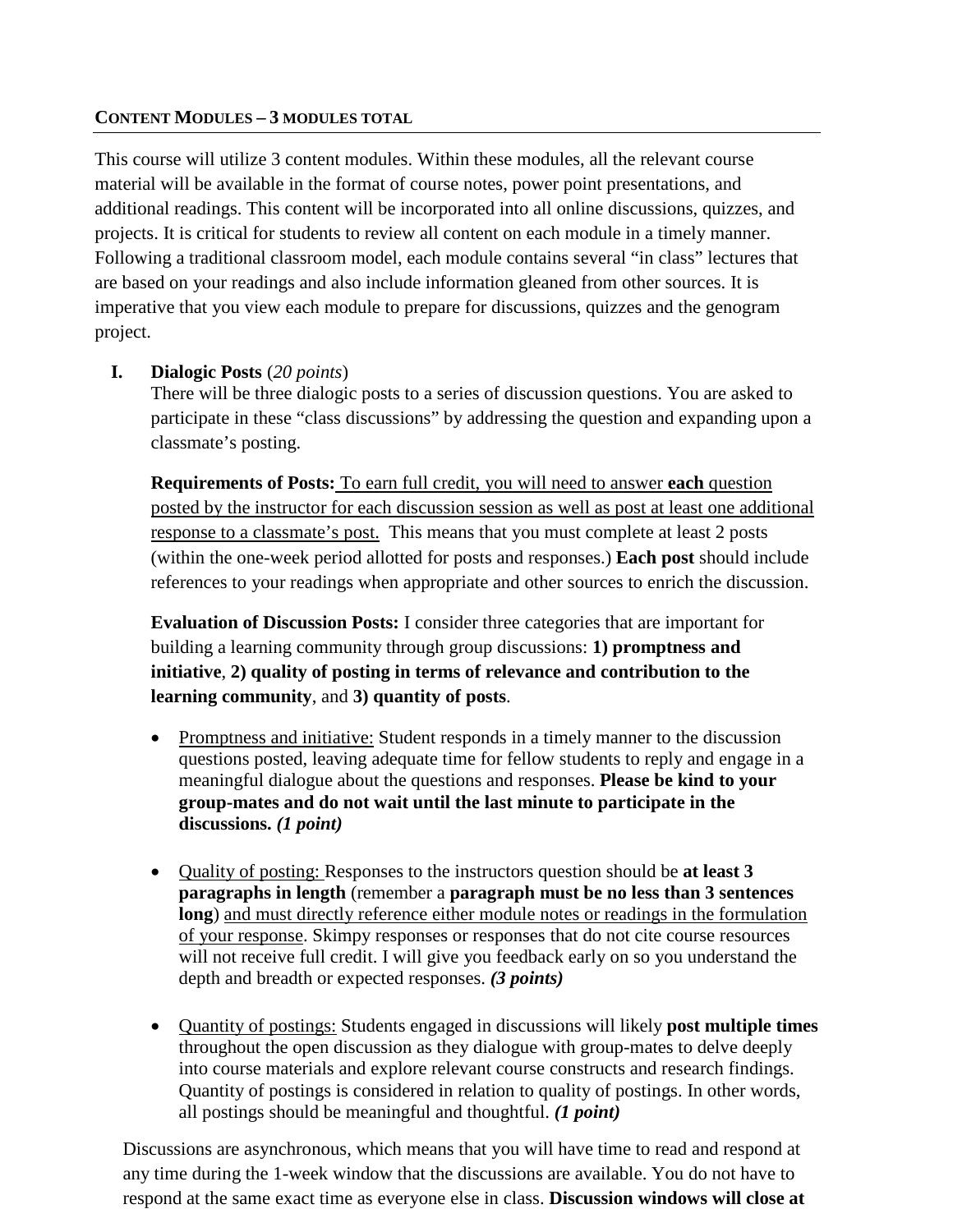**the end of the 1-week period on Sunday evening at 11:00pm.** Refer to the course calendar for "due by" dates. You will NOT be able to make up any missed discussion post except under extraordinary circumstances (as previously defined in this syllabus).

# **HERE ARE THE POST TOPICS AND QUESTIONS:**

**Family "Health Estate" Posts–** Student will describe his/her health conceptions, understandings, values and behaviors based on early experiences from childhood, family of origin, school and in other life situations.

Each of us brings to class a collection of images and preconceptions about hospitals, the health care world, and the people who work in them. These images are based on past experiences (or lack thereof) and on the perspectives of those who have been influential in our lives. The purpose of this paper is to help you self-reflect and clarify the thoughts, attitudes, memories and feelings that you bring with you to this class.

Please respond to the following questions as fully as possible, to the degree you are comfortable:

# **POST 1: "My Health Care and Hospital Experiences"**

- 1. Describe your earliest memory about receiving health care. How old were you? What do you remember about being in that setting? As you think about this experience, do you have sensorial memories about it (sights, sounds, smells, feelings, etc). Was there anything that made this experience particularly positive or negative?
- 2. Do you have any other memories of being in the hospital as a child, as a patient or visitor? Or do you have memories of your thoughts, as a child, about what hospitals might be like? Please describe.

# **POST 2: "My Family's Hospital Experiences"**

- 3. How did your parents and others in your family adapt, respond to and approach your regular childhood visits to the doctor and/or emergency visits? What did family members say to you? What was helpful, what was not?
- 4. How did other family members act about their own health care needs?
- 5. How do you feel now, as an adult, about hospitals and other healthcare settings and your own health care experiences?
- 6. How do you think your family would respond emotionally and physically to a family member being hospitalized suddenly? If someone had a long-term hospitalization? Is there a family member that comes to mind that would be a 'natural fit' for taking charge of interfacing with multiple health care providers and making decisions about health care needs during this time of crisis? In your opinion, is there anything that you "should" or "should not" do based on your family history and expectations of what you know about health care today?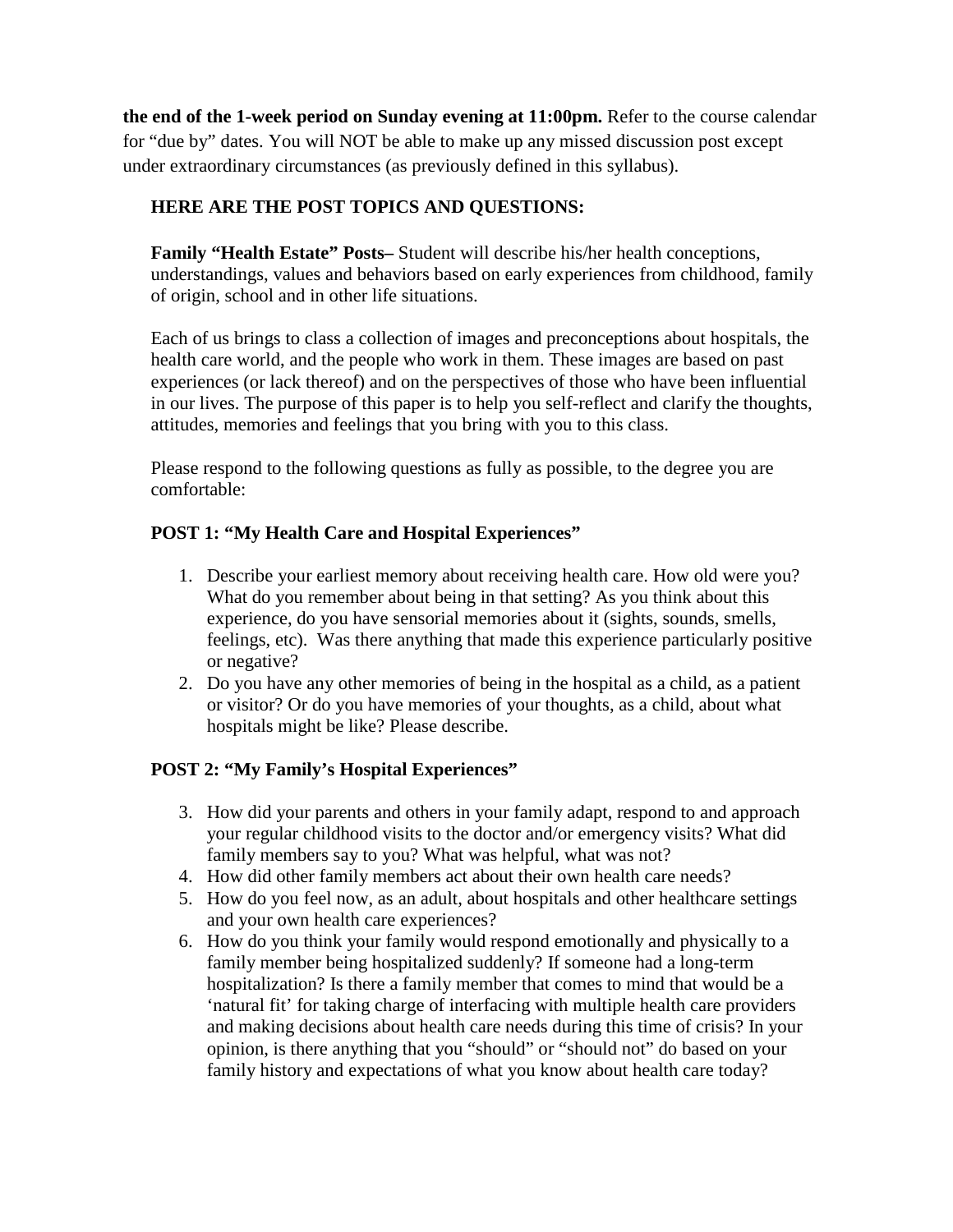# **POST 3: "Child and Adult Hospital Experiences"**

- 7. What do you think makes a child's hospitalization different from an adult's hospitalization?
- 8. What do you think are some typical expectations of parents who have a child in the hospital and how does that differ from an adult's expectations for their own hospitalization?
- 9. How does your personal experience affect your desire to provide services to children and families in medical environments? Does it dissuade or persuade you and why?

# **II. Exams** (Each exam worth 10 points; Total: 20 points)

There will be two in-class exams that will cover class lectures, discussions, readings, etc. The exams will not be cumulative (i.e., the second exam will cover material after the first exam only). Exams will be closed book.

#### **III. Homework Assignments** (20 points each = 40 points)

There will be two homework assignments due during the semester. Students are on their honor

to complete their homework assignments using their own words and ideas. Students must cite any and all sources used to write and construct their ideas for their papers. A word to the wise: "When in doubt, cite it!" If you have any questions about how to cite your sources, please ask your instructor prior to passing in your paper. Homework assignments should be written and formatted according to American Psychological Association (APA),

 $6<sup>th</sup>$  Edition, style rules (i.e., papers should be typed using 12-pt. font with 1-inch margins; however, in the interest of conserving paper, no need for a cover page, double space, and cite your sources following your sentence of text).

**Homework Assignment 1: Site Visit Paper-** Students will conduct a child life program site visit. Students will then process information and observations in a reflective paper. *If students are not physically able to conduct a site visit, please contact the instructor for alternate option.*

Prior to your site visit, please view the hospital's website. Please familiarize yourself with the following prompts prior to your site visit. As you tour the facility, what do you see, how do you feel in this setting? How do you think a child or family coming to this hospital would feel? Take on a child's point of view, a parent's point of view, does that change the experience?

For the written part of this assignment, please respond to the following and comment on the ways you found, or didn't find, this setting to be focused on decreasing stress and anxiety for children and families. Use specific examples and refer to what we have been discussing about developmental ages and stages when appropriate. Focus and comment on why each of these individual points would be important. Students must have CCLS tour facilitator sign verification form at the time of visit. Verification form must be attached to paper when submitted.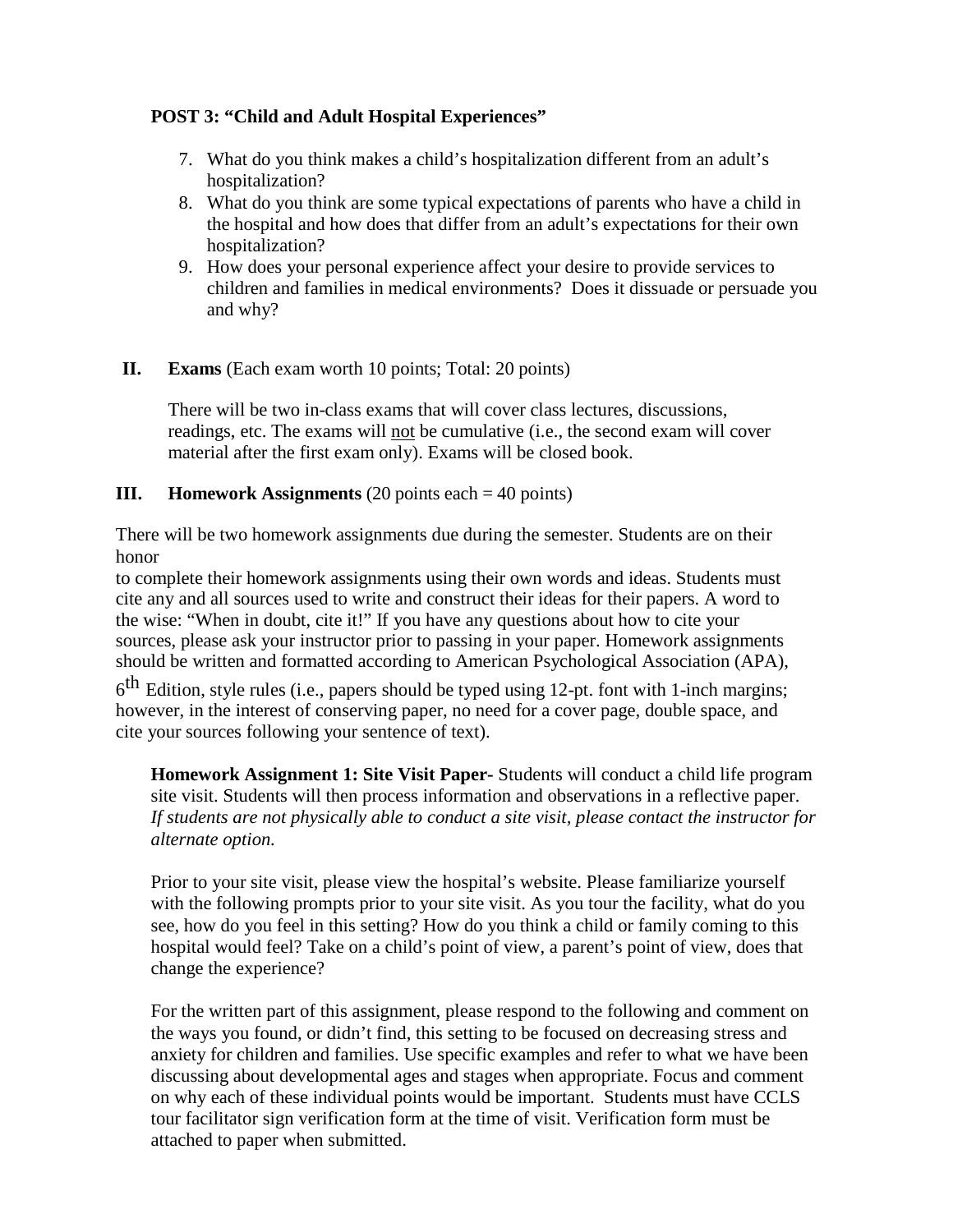# *The final grade will be based on the student's ability to meet the writing criteria listed below. Students are required to site resources accordingly. The reflective paper must not exceed a maximum of five (5) pages typed in APA style.*

- 1. **Description:** Begin with the hospital website. Is the site user-friendly? What information is provided? What message does the site convey? What is the mission statement of the hospital? What information/resources (if any) did the site provide to help prepare families for a medical experience there? Describe the "vital statistics of the hospital, including:
	- Freestanding children's hospital or children's hospital within an adult hospital?
	- If hospital within a hospital, which units are pediatric-only (versus combined with adults)
	- Scope of services
	- Type of facility (acute care, rehab, etcc.)
	- Total number of beds (adult and pediatric)
	- Nationally rated for any particular service?

# 2. **The Environment**

- Were you able to find your way to this setting easily? Was parking convenient? Did you feel welcome upon arrival? Could you easily find your way around? How would a family from a different culture/speaking a different language manage in this setting?
- Describe ways that the setting may or may not be immediately welcoming to families/children and if warranted offer suggestions for improvement: signage, directions, floor plan, information/communication area, decorations/atmosphere.
- How did this setting make you feel overall?

# 3. **The People**

- How does one distinguish staff from visitors from patients? How does this setting convey a sense of safety and security? Who did you meet? How did they respond to you?
- What does the hospital do to promote Family-Centered Care?
- Interview a staff member and inquire about his/her favorite/least favorite aspects of the job, challenges faced, and how s/he approaches those challenges and adapts to changes.

# 4. **Play Activity Space**

- Is there a playroom and/or teen lounge?
- How is it structured to meet various stages of child development?
- How is it structured to meet the needs of children which may have limited physical ability?
- Can siblings use the playrooms?
- Is the playroom staffed? If so, by whom?
- Are there planned events and activities? If so, who implements them?
- What is their philosophy on medical staff entering the playroom?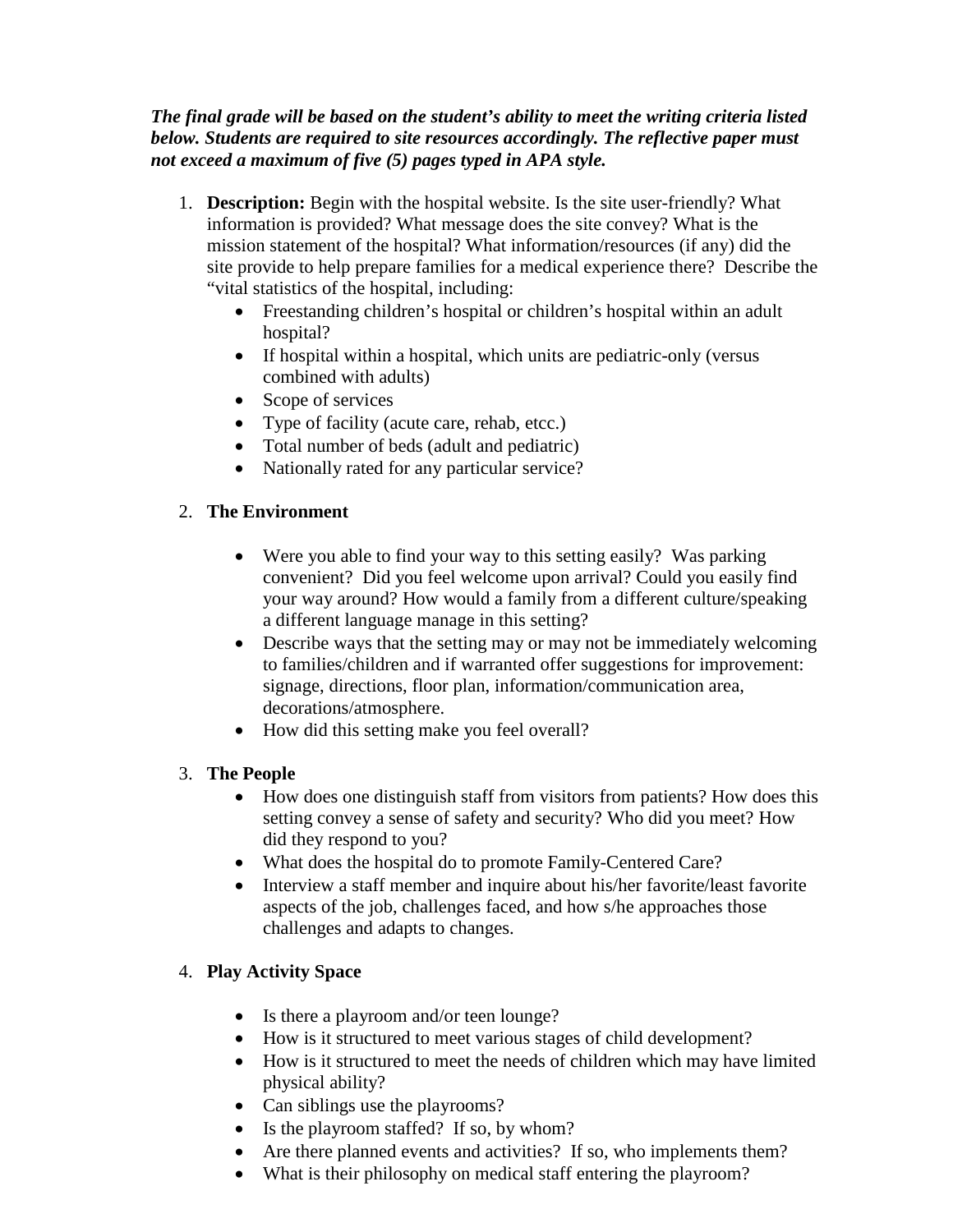# 5. **The Patient Rooms**

- What (if anything) makes the room child-friendly?
- What in the physical space supports the families' needs?
- Private or double/shared rooms?
- Is there free Wifi available?
- Is there a communication tool present to support family-to-staff/physician dialogue?
- Are parents and other family members welcome to stay overnight?

# 6. **The Treatment/Procedure Rooms**

- Is there a designated treatment room?
- Is there anything particularly child focused in the room to help decrease child or parent anxiety?
- Is there a reason that staff would choose NOT to use the treatment room?
- Are parents welcome in the treatment room?

# 7. **Other physical spaces**

- Is there a designated parent/family lounge?
- Are there designated consult rooms for discussions with the physician?
- Are there rooms nearby designated for parents to sleep overnight, if they can't stay in their child's room?
- Is there anything in the hallways designed specifically to support the needs of children and families?

# 8. **What was the overall experience like for you?**

- What surprised you during this visit?
- Can you see yourself working in this kind of setting? If so, in what capacity?
- Overall, how successful was this facility in meeting the unique needs of children and families?

**Homework Assignment 2:** *Healthcare Experience Interview:* Conduct an interview with someone you know who has had experience with an infant, child, or teen in the hospital setting (i.e. Emergency Room, inpatient stay, same day surgery, clinic, specialist appointment, outpatient lab, medical imaging). Possibilities include:

- A sibling of someone who was in the hospital as a child.
- A parent who has taken their child to the hospital.
- The person who was in the hospital as a child or teen, who can recall the experience.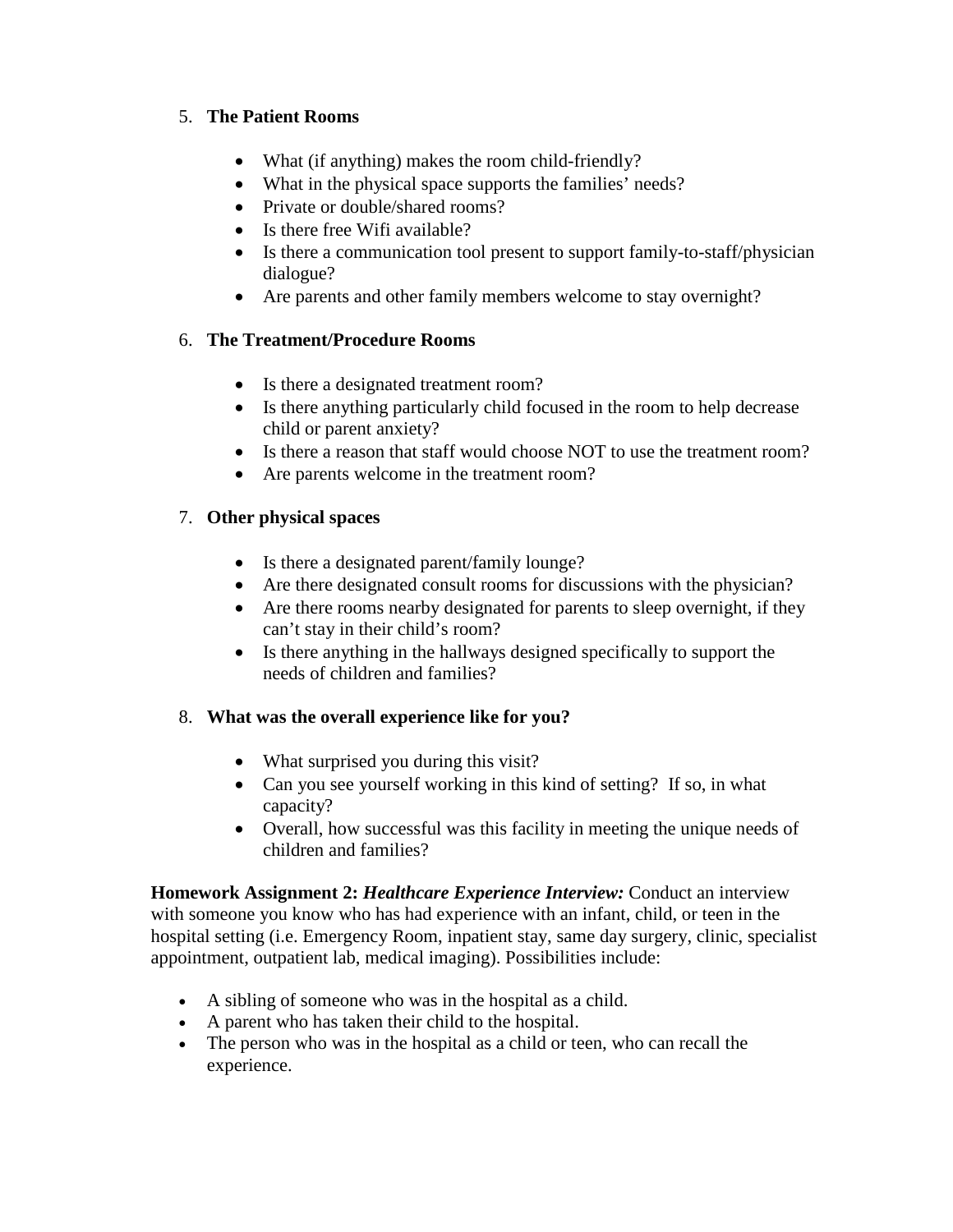Students are required to cite a minimum of four (4) scholarly sources using current scholarly journal articles and course material to support findings. Integration of course material should demonstrate understanding of course concepts as applied to the interview questions. *The paper must not exceed a maximum of five (5) pages typed using APA format*. Late papers will not be accepted.

# *If interviewing the parent or the individual, gather the following information during the interview:*

- How long ago did the medical encounter occur?
- Who was the patient during the encounter?
- What was the reason for the encounter?
- How long did the encounter last?
- How much information did they have before the encounter?
- Was this their first time in the medical environment?
- What was their greatest fear during the encounter?
- At what times was the visit most stressful for the parent? For the child?
- How did the family cope with the hospital encounter? What did they do to make it easier?
- Were opportunities available for their child to play while in the hospital?
- How did hospital staff demonstrate their knowledge of the unique needs of children?
- Did they meet a Child Life Specialist? If so, what interventions were provided? How was it helpful?
- Did the healthcare team include them in care plan decisions?
- How easy or difficult was it to communicate with the healthcare team?
- Were they able to be present with their child during procedures?
- How could the visit have been made easier and less stressful?

# *If interviewing a sibling, gather the following information:*

- Basic data about the visit (see bullets 1-3 above)
- Did they visit their sibling in the hospital?
	- o If yes-
		- What was it like?
		- Were they given information before the visit? By whom? What information did they find helpful or wish they had been given?
		- Did they have questions or concerns before, during or after the visit? How were those concerns addressed?
	- o If no-
		- How did they feel about not visiting?
		- Did they have questions or concerns about their hospitalized sibling? How were their concerns addressed?
- Had they had prior experience with being at the hospital themselves?

The paper should summarize the family's experiences and include the answers to the above questions. Also include how a CCLS supported the child/family, or could have helped the child/family if a CCLS was not involved. Was there anything they shared that surprised you?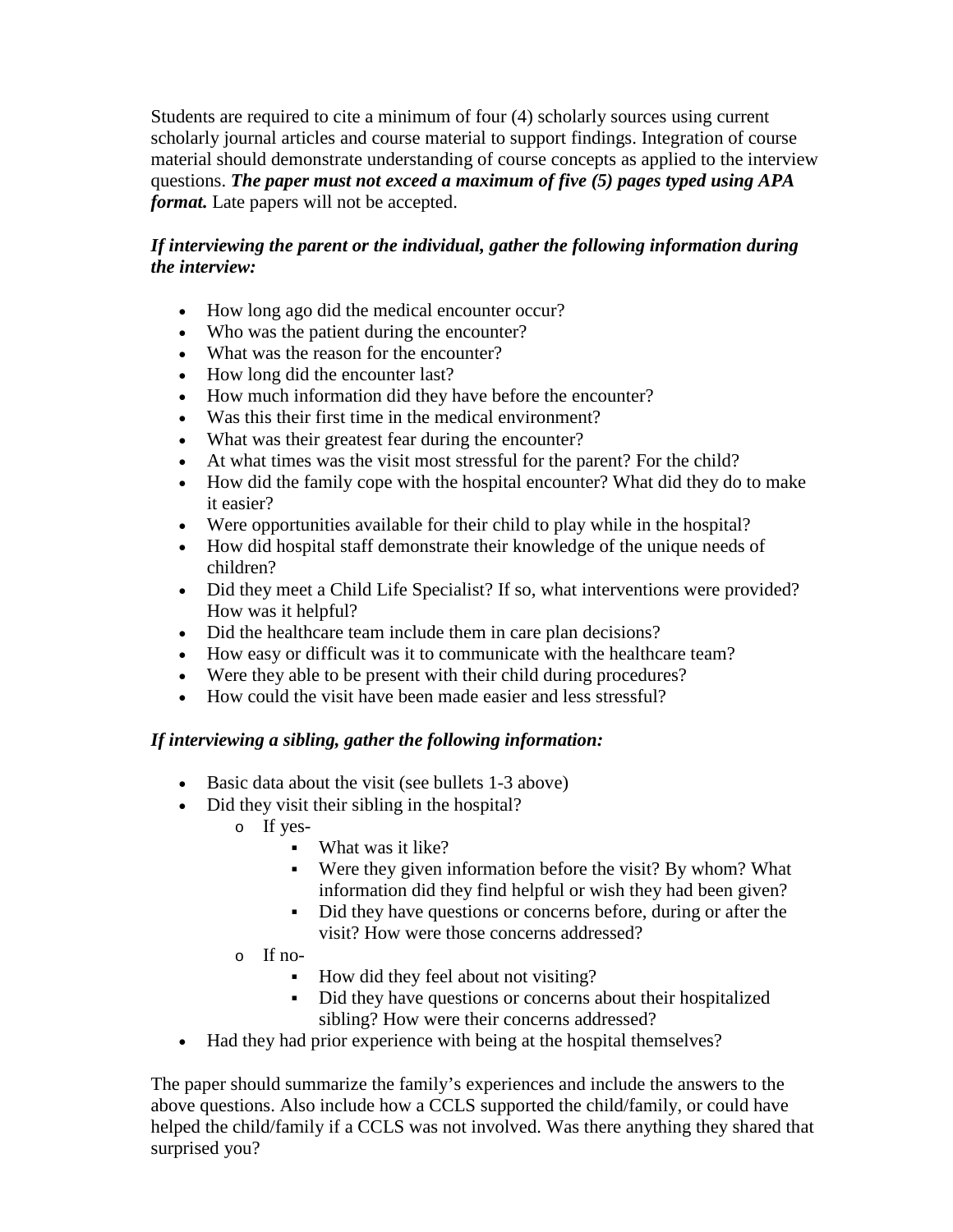IV. **Final Exam:** The final exam is cumulative covering material from the entire semester. The final exam will include a combination of multiple choice and short essay questions.

NOTE: The instructor reserves the right to make changes to the syllabus as needed. If changes are made,

you will be notified of the changes in class or by your university e-mail address.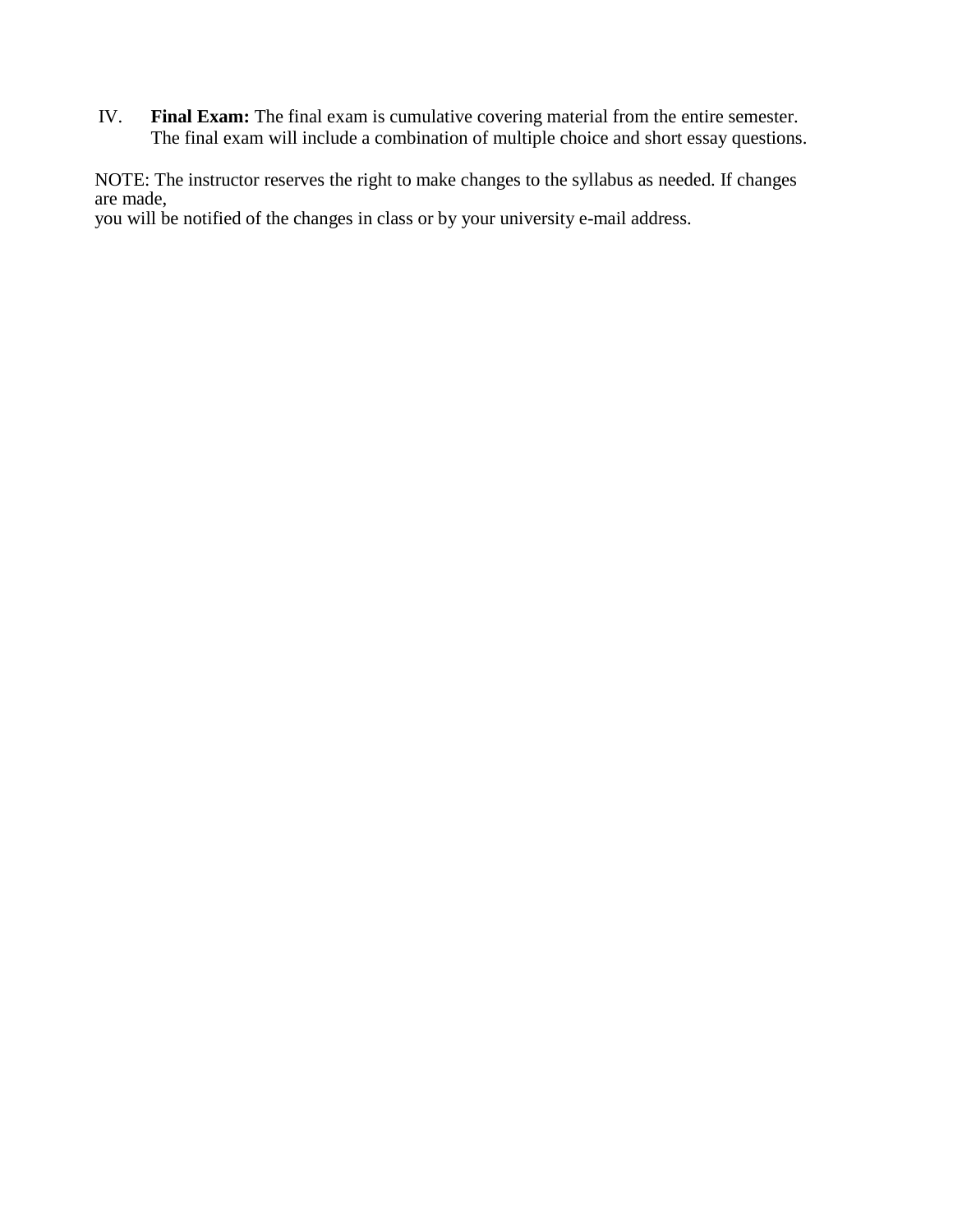# **Course Topics and Schedule**

| <b>Week/Date Topic</b>                                                    |                                                                                                 | <b>Readings and</b><br><b>Assignments DUE</b>                                               |  |  |  |
|---------------------------------------------------------------------------|-------------------------------------------------------------------------------------------------|---------------------------------------------------------------------------------------------|--|--|--|
| Module 1: Course Overview, Self-Reflection, and Foundations of Child Life |                                                                                                 |                                                                                             |  |  |  |
| 1: 8/31                                                                   | <b>Course Overview</b><br>Child Life: History and Definition of scope of                        | Ch 1, Thompson                                                                              |  |  |  |
|                                                                           | practice<br>Perceptions of Child Life                                                           | <b>BB:</b> Introduce yourself to<br>the class                                               |  |  |  |
| 2:9/7                                                                     | <b>Theoretical Foundations of Child Life</b>                                                    | Ch 2, Thompson                                                                              |  |  |  |
| 3:9/14                                                                    | Research in Child Life                                                                          | Ch <sub>3</sub> , Thompson<br>www.childlife.org<br><b>BB: POST 1 and</b><br><b>Response</b> |  |  |  |
| 4:9/21                                                                    | Developmental Issues: Infants, Toddlers and<br>Preschoolers, School Age, Tweens and Adolescents | Refer to Ch 2, Thompson                                                                     |  |  |  |
| 5:9/28                                                                    | Quiz #1                                                                                         | QUIZ <sub>1</sub>                                                                           |  |  |  |
| <b>Module 2: Child Life Interventions</b>                                 |                                                                                                 |                                                                                             |  |  |  |
| 6:10/5                                                                    | <b>Procedure Preparation</b>                                                                    | Ch 9, p 161-186, Thompson<br><b>BB: POST 2 and</b><br><b>Response</b>                       |  |  |  |
| 7:10/6                                                                    | <b>Procedure Support</b>                                                                        | Ch 9, p 186 - 194,<br>Thompson                                                              |  |  |  |
| 8:10/7                                                                    | Therapeutic Play                                                                                |                                                                                             |  |  |  |
|                                                                           | <b>Medical Play</b>                                                                             | Ch 8, Thompson<br><b>BB: POST 3 and</b><br><b>Response</b>                                  |  |  |  |
|                                                                           | Normalization                                                                                   |                                                                                             |  |  |  |
| 9:10/26                                                                   | Pain Management                                                                                 | <b>Articles: TBD</b>                                                                        |  |  |  |
| 10:11/2                                                                   | <b>Sibling Support</b>                                                                          | Ch 12, Thompson<br><b>Homework Assignment #1</b><br>(11/12)                                 |  |  |  |